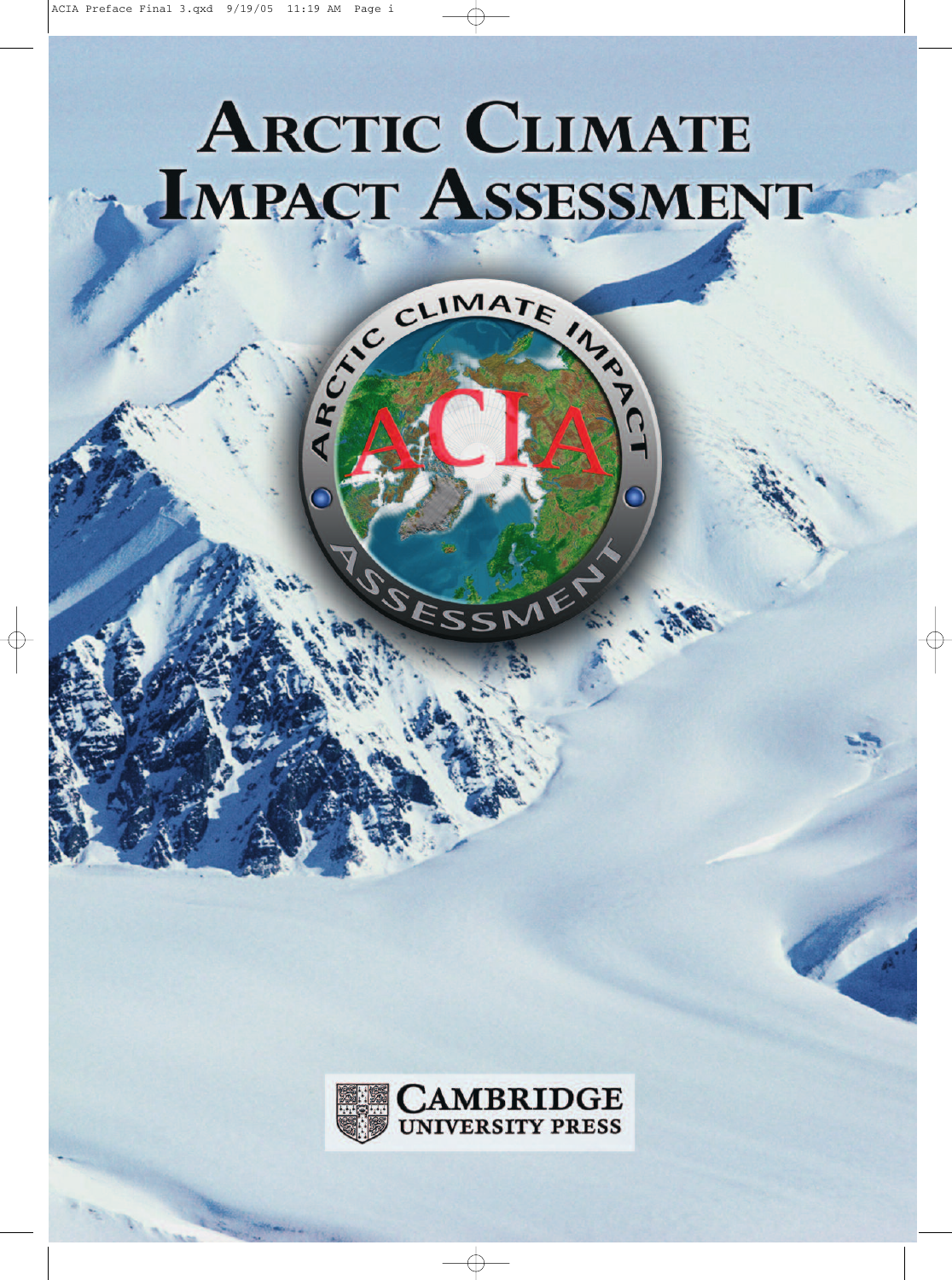CAMBRIDGE UNIVERSITY PRESS Cambridge, New York, Melbourne, Madrid, Cape Town, Singapore, Sao Paulo

> CAMBRIDGE UNIVERSITY PRESS 40 West 20th Street, New York, NY 10011-4211, USA

Published in the United States of America by Cambridge University Press, New York

www.cambridge.org Information on this title: www.cambridge.org/9780521865098

This publication is in copyright. Subject to statutory exception and to the provisions of relevant collective licensing agreements, no reproduction of any part may take place without the written permission of Cambridge University Press.

First published 2005

Printed in Canada by Friesens

A catalog record for this publication is available from the British Library.

ISBN 13 978-0-521-865098 hardback SBN10 0-521-865093 hardback

Cambridge University Press has no responsibility for the persistence or accuracy of URLs for external or third-party Internet Web sites referred to in this publication and does not guarantee that any content on such Web sites is, or will remain, accurate or appropriate.

© Arctic Climate Impact Assessment 2005

**Authors** Listed in each individual chapter

**Project Production and Graphic Design**  Paul Grabhorn, Joshua Weybright, Clifford Grabhorn (Cartography)

#### **Editing**

Carolyn Symon (lead editor), Lelani Arris, Bill Heal

**Photography** Bryan and Cherry Alexander (Cover and Chapter 1)

#### **Assessment Integration Team**

Robert Corell, Chair American Meteorological Society, USA

Pål Prestrud, Vice Chair Centre for Climate Research in Oslo, Norway<br>Patricia A. Anderson Chiversity of Alaska Fairbanks, USA University of Alaska Fairbanks, USA Snorri Baldursson Liaison for the Arctic Council, Iceland<br>
Elizabeth Bush Environment Canada, Canada Elizabeth Bush **Environment Canada, Canada**<br>Terry V. Callaghan Abisko Scientific Research Sta Abisko Scientific Research Station, Sweden Sheffield Centre for Arctic Ecology, UK Paul Grabhorn Grabhorn Studio, Inc., USA Susan Joy Hassol Independent Scholar and Science Writer, USA<br>Gordon McBean University of Western Ontario, Canada University of Western Ontario, Canada Michael MacCracken Climate Institute, USA Lars-Otto Reiersen Arctic Monitoring and Assessment Programme, Norway Jan Idar Solbakken Permanent Participants, Norway University of Alaska Fairbanks, USA

## **ACIA Secretariat**

Gunter Weller, Executive Director Patricia A.Anderson, Deputy Executive Director Barb Hameister, Sherry Lynch International Arctic Research Center University of Alaska Fairbanks Fairbanks,AK 99775-7740, USA Tel: +907 474 5818 Fax +907 474 6722 http://www.acia.uaf.edu

**AMAP Secretariat** P.O. Box 8100 Dep.

N-0032 Oslo, Norway Tel: +47 23 24 16 30 Fax: +47 22 67 67 06 http://www.amap.no

**CAFF International Secretariat** Hafnarstraeti 97 600 Akureyri, Iceland Tel: +354 461-3352 Fax: +354 462-3390 http://www.caff.is

**IASC Secretariat** Middelthuns gate 29 P.O. Box 5156 Majorstua N-0302 Oslo, Norway Tel: +47 2295 9900 Fax: +47 2295 9901 http://www.iasc.no

**Recommended Citation:** ACIA, 2005.Arctic Climate Impact Assessment. Cambridge University Press, 1042p.

**http://www.acia.uaf.edu**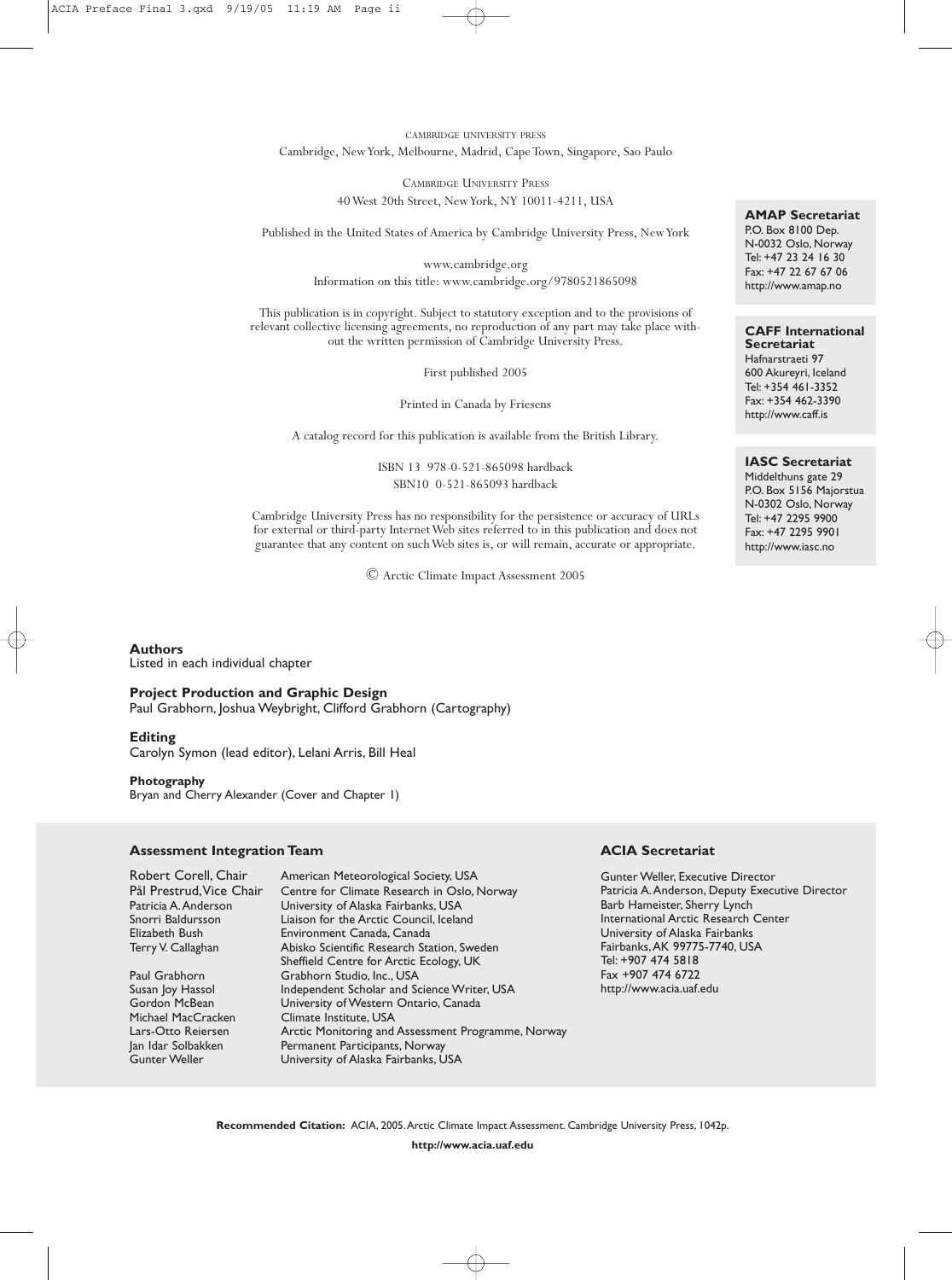# **Preface**

Earth's climate is changing, with the global temperature now rising at a rate unprecedented in the experience of modern human society.These climate changes, including increases in ultraviolet radiation, are being experienced particularly intensely in the Arctic. Because the Arctic plays a special role in global climate, these changes in the Arctic will also affect the rest of the world. It is thus essential that decision makers have the latest and best information available regarding ongoing changes in the Arctic and their global implications.

The Arctic Council called for this assessment and charged two of its working groups, the Arctic Monitoring and Assessment Programme (AMAP) and the Conservation of Arctic Flora and Fauna (CAFF), along with the International Arctic Science Committee (IASC), with its implementation. An Assessment Steering Committee (see page iv) was charged with the responsibility for scientific oversight and coordination of all work related to the preparation of the assessment reports.

This assessment was prepared over the past five years by an international team of over 300 scientists, other experts, and knowledgeable members of the indigenous communities.The lead authors were selected from open nominations provided by AMAP, CAFF, IASC, the Indigenous Peoples Secretariat, the Assessment Steering Committee, and several national and international scientific organizations. A similar nomination process was used by ACIA to select international experts who independently reviewed this report.The report has been comprehensively researched, is fully referenced, and provides the first comprehensive evaluation of arctic climate change, changes in ultraviolet radiation, and their impacts for the region and for the world.Written certification has been obtained from the ACIA leadership and all lead authors to the effect that the final scientific report fully reflects their expert views.

The scientific results reported herein provided the scientific foundations for the ACIA synthesis report, entitled "Impacts of a Warming Arctic", released in November 2004.This English language report is the only official document containing the comprehensive scientific assessment of the ACIA.

Recognizing the central importance of the Arctic and this information to society as it contemplates responses to the growing global challenge of climate change, the cooperating organizations are pleased to forward this report to the Arctic Council, the international science community, and others around the world.

Financial support for the ACIA Secretariat was provided by the U.S. National Science Foundation and National Oceanic and Atmospheric Administration. Support for ACIA-related workshops, participation of scientists and experts, and the production of this report was provided by the governments of the eight Arctic nations, several other governments, and the Secretariats of AMAP, CAFF, and IASC.

# **The Arctic Council**

The Arctic Council is a high-level intergovernmental forum that provides a mechanism to address the common concerns and challenges faced by arctic people and governments. It is comprised of the eight arctic nations (Canada, Denmark/Greenland/Faroe Islands, Finland, Iceland, Norway, Russia, Sweden, and the United States of America), six Indigenous Peoples organizations (Permanent Participants: Aleut International Association, Arctic Athabaskan Council, Gwich'in Council International, Inuit Circumpolar Conference, Russian Association of Indigenous Peoples of the North, and Saami Council), and official observers (including France, Germany, the Netherlands, Poland, United Kingdom, non-governmental organizations, and scientific and other international bodies).

## **The International Arctic Science Committee**

The International Arctic Science Committee is a non-governmental organization whose aim is to encourage and facilitate cooperation in all aspects of arctic research among scientists and institutions of countries with active arctic research programs. IASC's members are national scientific organizations, generally academies of science, which seek to identify priority research needs, and provide a venue for project development and implementation.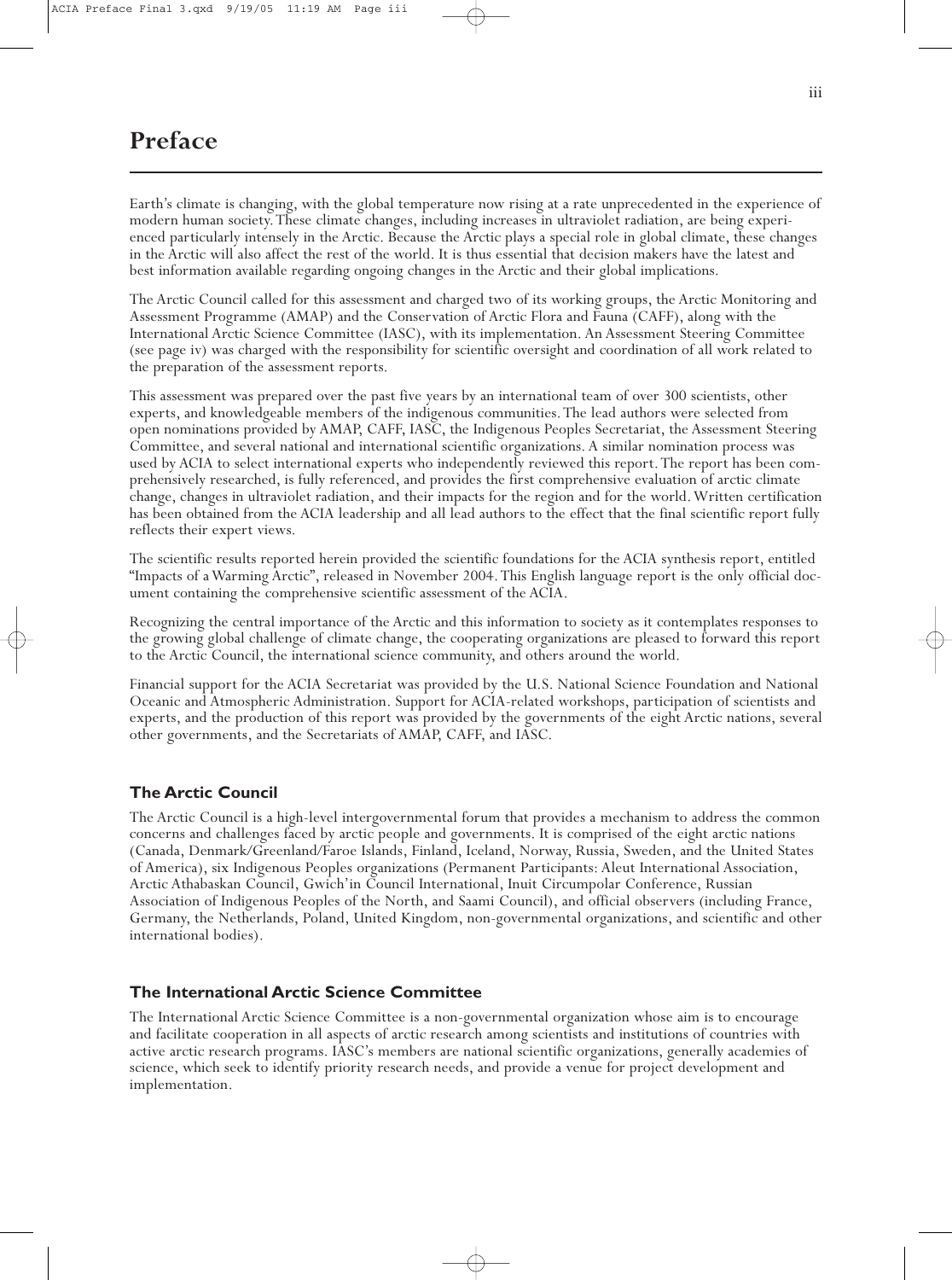# **Assessment Steering Committee**

#### **Representatives of Organizations**

Robert Corell, Chair International Arctic Science Committee, USA Rögnvaldur Hannesson (from July 2000)<br>Terry Fenge Terry Fenge Permanent Participants, Canada<br>Jan-Idar Solbakken Permanent Participants, Norway Cindy Dickson (from July 2002)

Pål Prestrud,Vice-Chair Conservation of Arctic Flora and Fauna, Norway Snorri Baldursson (to Aug. 2000) Conservation of Arctic Flora and Fauna, Iceland<br>Gordon McBean (from Aug. 2000) Conservation of Arctic Flora and Fauna, Canada Gordon McBean (from Aug. 2000) Conservation of Arctic Flora and Fauna, Canada Arctic Monitoring and Assessment Programme, Norway Hanne Petersen (to Sept. 2001) Arctic Monitoring and Assessment Programme, Denmark Yuri Tsaturov (from Sept. 2001) Arctic Monitoring and Assessment Programme, Russia International Arctic Science Committee, Sweden<br>International Arctic Science Committee, Norway Permanent Participants, Norway<br>Permanent Participants, Canada

#### **ACIA Secretariat**

Gunter Weller, Executive Director ACIA Secretariat, USA

#### Lead Authors<sup>\*</sup>

Hjálmar Vilhjálmsson Marine Research Institute, Iceland John E. Walsh Marine Research Institute, Iceland John E. Walsh John E.Walsh University of Alaska Fairbanks, USA

## **Liaisons**

Snorri Baldursson (from Sept. 2002)<br>Odd Rogne Hanne Petersen (from Sept. 2001) Denmark

Jim Berner Alaska Native Tribal Health Consortium, USA Abisko Scientific Research Station, Sweden Sheffield Centre for Arctic Ecology, UK Henry Huntington Huntington Consulting, USA Arne Instanes Consulting, USA Arne Instances Arne Instanes Instanes Consulting Engineers, Norway Glenn P. Juday University of Alaska Fairbanks, USA Erland Källén Stockholm University, Sweden Vladimir M. Kattsov Voeikov Main Geophysical Observatory, Russia David R. Klein University of Alaska Fairbanks, USA Harald Loeng Institute of Marine Research, Norway Gordon McBean University of Western Ontario, Canada James J. McCarthy Harvard University, USA University of Aberdeen, Scotland, UK University of Alberta, Canada James D. Reist (to June 2002) Fisheries and Oceans Canada, Canada Frederick J.Wrona (from June 2002) National Water Research Institute, Canada Petteri Taalas (to March 2003) Finnish Meteorological Institute, Finland Aapo Tanskanen (from March 2003) Finnish Meteorological Institute, Finland University of Colorado at Boulder, USA

ACIA Secretariat, USA

Snorri Baldursson (Aug. 2000 - Sept. 2002) Conservation of Arctic Flora and Fauna, Iceland Magdalena Muir (Sept. 2002 – May 2004) Conservation of Arctic Flora and Fauna, Iceland Conservation of Arctic Flora and Fauna, Iceland<br>Arctic Council, Iceland Odd Rogne International Arctic Science Committee, Norway<br>Bert Bolin (to July 2000) Intergovernmental Panel on Climate Change, Swe Bert Bolin (to July 2000) Intergovernmental Panel on Climate Change, Sweden<br>James J. McCarthy (June 2001 – April 2003) Intergovernmental Panel on Climate Change, USA James J. McCarthy (June 2001 – April 2003) Intergovernmental Panel on Climate Change, USA John Stone (from April 2003) Intergovernmental Panel on Climate Change, Canada John Calder National Oceanic and Atmospheric Administration, USA National Science Foundation, USA

\*Not all lead authors are members of the Assessment Steering Committee. For a full list of authors see Appendix A.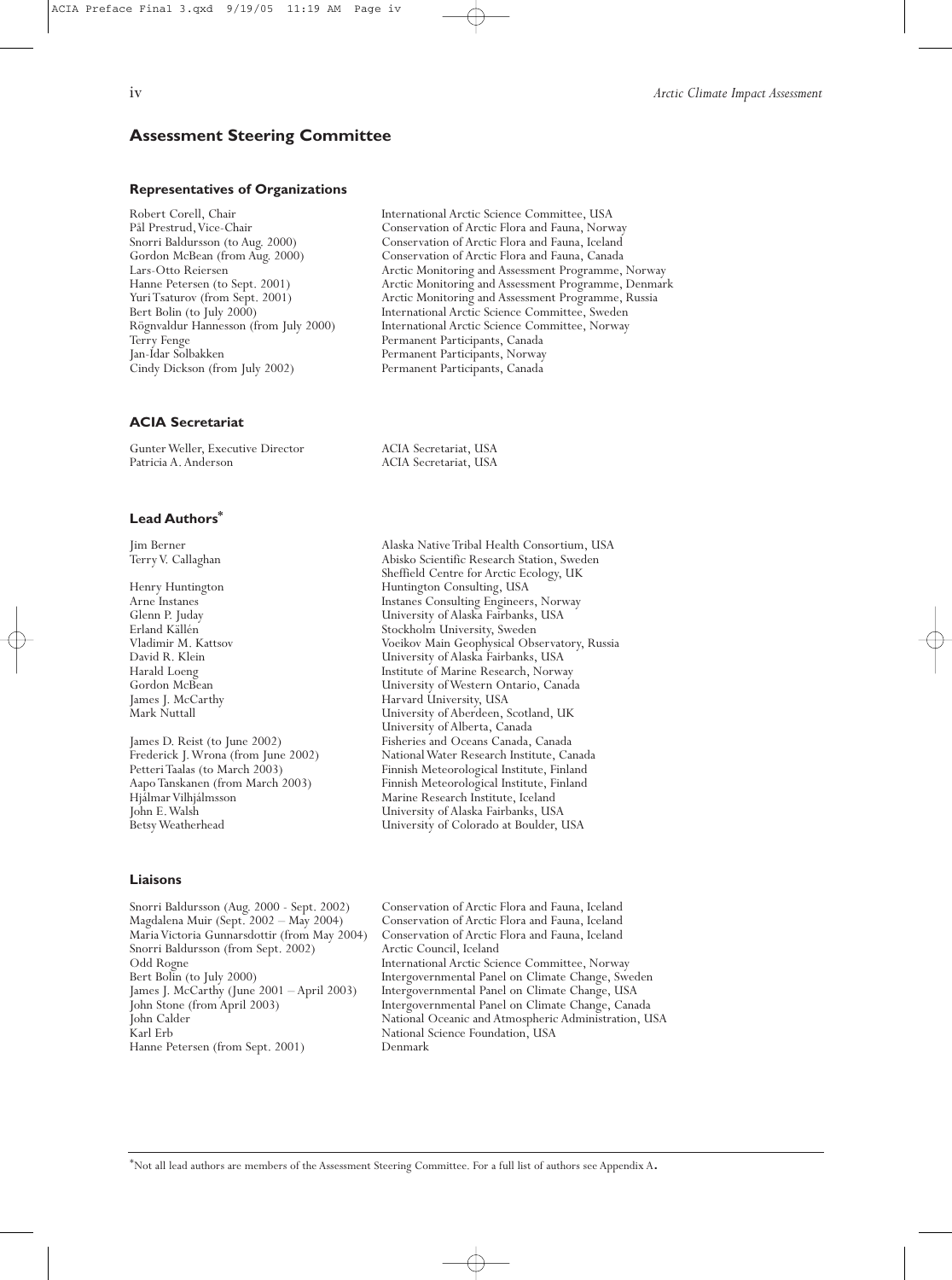# **Contents**

| Chapter  | Ι.             |                                                                                            |  |
|----------|----------------|--------------------------------------------------------------------------------------------|--|
|          | $\overline{2}$ |                                                                                            |  |
|          | 3              |                                                                                            |  |
|          | 4              |                                                                                            |  |
|          | 5              |                                                                                            |  |
|          | 6              |                                                                                            |  |
|          | 7              |                                                                                            |  |
|          | 8              |                                                                                            |  |
|          | 9              |                                                                                            |  |
|          | 10             |                                                                                            |  |
|          | $\mathbf{H}$   | Management and Conservation of Wildlife in a Changing Arctic Environment 597               |  |
|          | 12             | Hunting, Herding, Fishing, and Gathering: Indigenous Peoples and Renewable Resource Use in |  |
|          |                |                                                                                            |  |
|          | $ 3\rangle$    |                                                                                            |  |
|          | 4              |                                                                                            |  |
|          | 15             |                                                                                            |  |
|          | 16             | Infrastructure: Buildings, Support Systems, and Industrial Facilities 907                  |  |
|          | 17             | Climate Change in the Context of Multiple Stressors and Resilience 945                     |  |
|          | 18             |                                                                                            |  |
| Appendix | A              |                                                                                            |  |
|          | B              |                                                                                            |  |
|          | C              |                                                                                            |  |
|          | D              |                                                                                            |  |
|          | E              |                                                                                            |  |
|          | F              |                                                                                            |  |